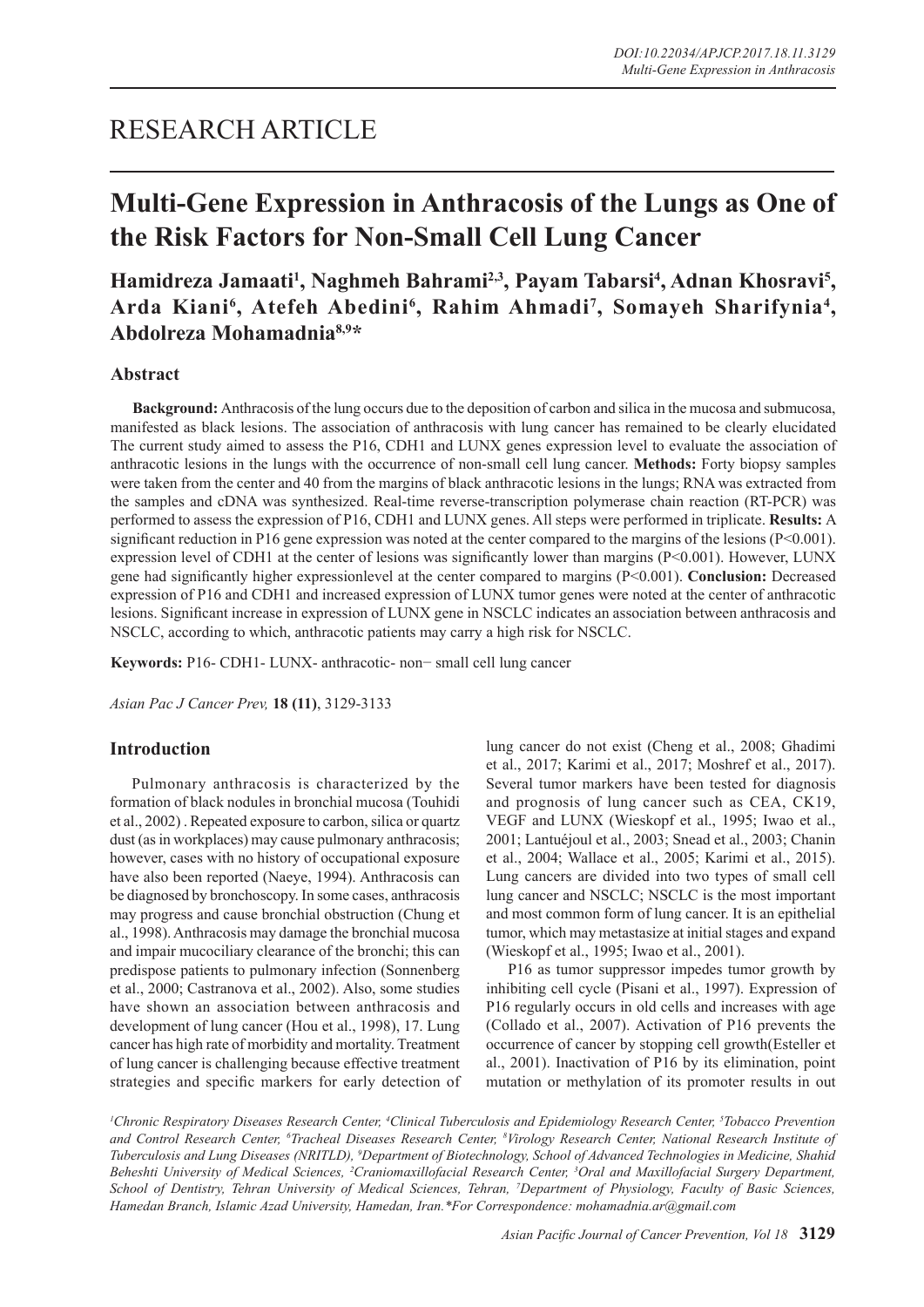#### *Hamidreza Jamaati et al*

of control cell proliferation, which eventually results in cancer. Methylation of P16 promoter and turn-off of this gene has been reported in many cancers (Esteller et al., 2001; Payá et al., 2009). In addition, the CDH1 (E-cadherin) is a member of the cadherin family and is among the most important molecules enabling cell attachment (Hulpiau and Van Roy, 2009). It is capable of inhibiting metastasis and invasion of cancer cells(Hulpiau and Van Roy, 2009). Most cancer cells in human tissues relatively or completely lose their E-cadherin molecules as they progress towards malignancy (Sundfeldt, 2003; Strumane et al., 2004; Naora and Montell, 2005). Significant reduction in expression of E-cadherin has been reported on the surface of cancer cells (Kleer et al., 2001). Moreover, LUNX gene is exclusively expressed in human lungs and can be used as an efficient marker in body fluids or tissues for detection of patients with NSCLC (Karimi et al., 2015). The exact mechanism of action of this gene is not clear; however, it may play a role in innate immunity (Karimi et al., 2015). Thus, its assessment may be helpful for detection of NSCLC (Karimi et al., 2015).

This study aimed to assess P16, CDH1 and LUNX genes expression level in black anthracotic lesions and adjacent healthy tissues to evaluate the correlation of anthracosis with NSCLC.

#### **Materials and Methods**

This study was approved by the ethics committee of Masih Daneshvari Hopsital, affiliated to Shahid Beheshti University of Medical Sciences. After obtaining ethical code to No.IR.SBMU.NRITLD.REC.1394.137, forty anthracotic patients were selected and enrolled after signing written informed consent forms. Tissue samples were obtained from the center and margins of anthracotic lesions. Biopsy samples were transferred to a laboratory and subjected to RNA extraction using Cinna Pure RNA kit (Cat No: PR891620-S). First, 20-25 mg of the fresh tissue was milled; 400 μL of the lysis solution present in the kit was added to the milled tissue, mixed and homogenized. The precipitation solution was added to the homogenized mixture and the obtained solution was transferred to the

extraction column and centrifuged. washing buffers were poured on the column and centrifuged. Eventually, 50 μL of RNase free water was poured on the column and pure RNA present in the column was extracted. The quality of RNA was then assessed by NanoDrop. In the next step, cDNA was synthesized using Viva 2-step RT-PCR (Cat No. RTPL12); 15μL of RNA obtained according to the instructions provided in the kit was used for cDNA synthesis. Each RNA sample was used for cDNA synthesis three times and three cDNA vials were synthesized and controlled with NanoDrop. Primers were obtained using allele ID7 software, controlled and synthesized. Sequences of primers for the real-time RT-PCR reaction are shown in Table 1.

#### *Real-time RT-PCR*

Real-time RT-PCR was carried out using Hot Tag EvaGreen q PCR Mix kit. The cDNA aliquots were then utilized in qPCR reactions for P16, CDH1 and LUXN genes, with 18s rRNA used as the endogenous reference gene. The reaction components were template  $(2\mu L)$ , master mix (4 $\mu$ L) and F and R primers (0.5 $\mu$ L). The final volume was reached to 20μl by deionized distilled water. The positive and negative controls were also used.

#### *Statistical analysis*

The data were statistically analyzed using SPSS version 20 and analyzed using t-test followed by Bonferroni's post-hoc test. The differences were considered significant when the P-values were lower than 0.001 .

# **Results**

A total of 40 patients with mean age of  $49\pm10$  years were evaluated (six females and 34 males).18s rRNA gene was chosen as the reference gene. Comparison of the mean Ct values of the samples obtained from the center and margins of the lesions showed non-significant difference (P=0.234), indicating that selection of this gene as the reference gene was appropriate selection.

Expression of P16, CDH1 and LUNX genes was positive at the center of lesions in nine out of 40 (22.5%),



Figure1. Evaluation of CDH1, LUXN and P16 mRNA Expression in the Center and Borders of the Lesions by RT PCR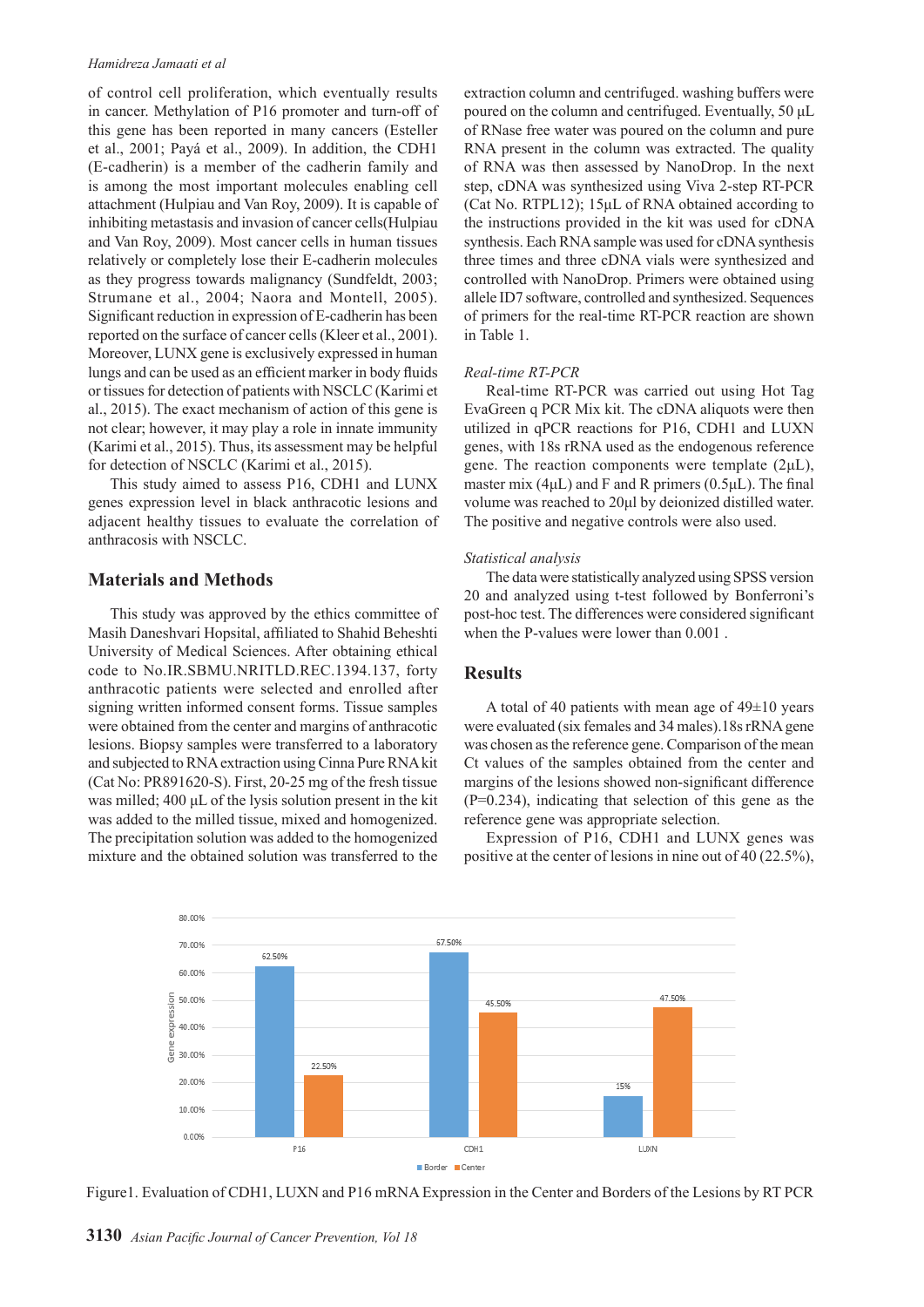

Figure 2. Difference in Expression of P16, CDH1 and LUNX Genes at the Center and Borders of Lesions

18 out of 40 (45%) and 19 out of 40 (47.5%) patients, respectively. Expression of P16, CDH1 and LUNX genes was positive at the margins of lesions in 25 out of 40 (62.5%), 27 out of 40 (67.5%) and six out of 40 (15%) patients, respectively. Comparison of the rate of positivity of P16 CDH1 and LUNX genes at the center and margins of lesions showed a significant difference (P<0.001) (Figure 1).

To increase sensitivity, all tests were performed in triplicate to obtain more accurate results.

# *Difference in expression level of P16, CDH1 and LUNX genes at the center and borders of lesions*

The obtained value for P16 was 1.51, which indicated that the number of primary transcripts of this marker at the center of lesions was 1.51 times lower than the rate at the margins. The obtained value for CDH1 was 1.23, which indicated that the number of primary transcripts of this marker at the center of lesions was 1.23 times lower than the rate at the margins. This value for LUNX was 2.92; indicating that the primary transcripts for this marker at the center of lesions were 2.92 times higher than those at the margins (Figure 2).

### **Discussion**

Anthracosis refers to accumulation of coal particles and their black pigments (mainly composed of carbon) in the lungs. These black pigments are also found in the form of black lesions in the bronchi of coal miners, workers in some specific industries and those living in metropolitan areas (Castranova et al., 2002; Searl et al., 2002).

Although anthracosis is a simple indicator of air pollution or smoking, accurate estimation of the amount of deposited particles is difficult (Seto et al., 1994). Thus, in general, inhalation of carbon particles present in polluted air of cities or direct exposure to smoke in workplaces may result in anthracosis (Seto et al., 1994; Konno et al., 2004)

Previous studies have shown a correlation between anthracosis and clinical characteristics of pulmonary adenocarcinoma (Hou et al., 1998; Konno et al., 2004).

DNA methylation at the promoter plays an important role in development of cancer and tumor growth via the expression of some specific genes (Konno et al., 2004) . However, methylation is not always seen in a specific type of cancer but it occurs in specific tissues (Konno et al., 2004).

This study sought to assess the correlation between black anthracotic lesions and NSCLC. Thus, three genes with changed expression in cancer were chosen. Based on previous studies, LUNX gene, which is an exclusive gene in NSCLC was chosen to better elucidate this correlation (Karimi et al., 2015). Expression of this gene at the center and margins of lesions was detected using real-time RT-PCR, which is accurate and sensitive technique and is commonly used for assessment of expression of genes and biomarkers (Karimi et al., 2015; Mohamadnia et al., 2016; Bahrami et al., 2016 ). Genes evaluated in this study were P16, CDH1 and LUNX. First, tissue samples were taken from patients, total RNA was extracted, and cDNA was synthesized and assessed by real-time RT-PCR. All tests were done in triplicate to increase sensitivity and specificity (Castaldo et al., 1997; Sun et al., 2007).

P16 protein in most cancers undergoes genetic changes such as mutation and hyper methylation of promoter, causing a reduction in expression of P16 protein and uncontrolled growth, eventually enhancing the occurrence of cancer (Shima et al., 2011). Our findings indicated a significant reduction in expression of P16 gene at the center of anthracotic lesions compared to the margins. In line with our findings, previous studies have demonstrated a down regulation of P16 in cancerous tissues compared to adjacent healthy tissues (Tada et al., 2002).

It has also been reported a reduction in expression of P16 gene in 38% of the patients with colorectal cancer (Zou et al., 2002). The findings of research also have demonstrated lymph node metastasis in tumors with decreased expression of P16 (Tada et al., 2002).

CDH1 molecules are adhesion molecules that regulate cell cycle and interactions with other cells. They also play a role in tumor invasion and metastasis (Waki et al., 2003). In our study, it was revealed that expression level of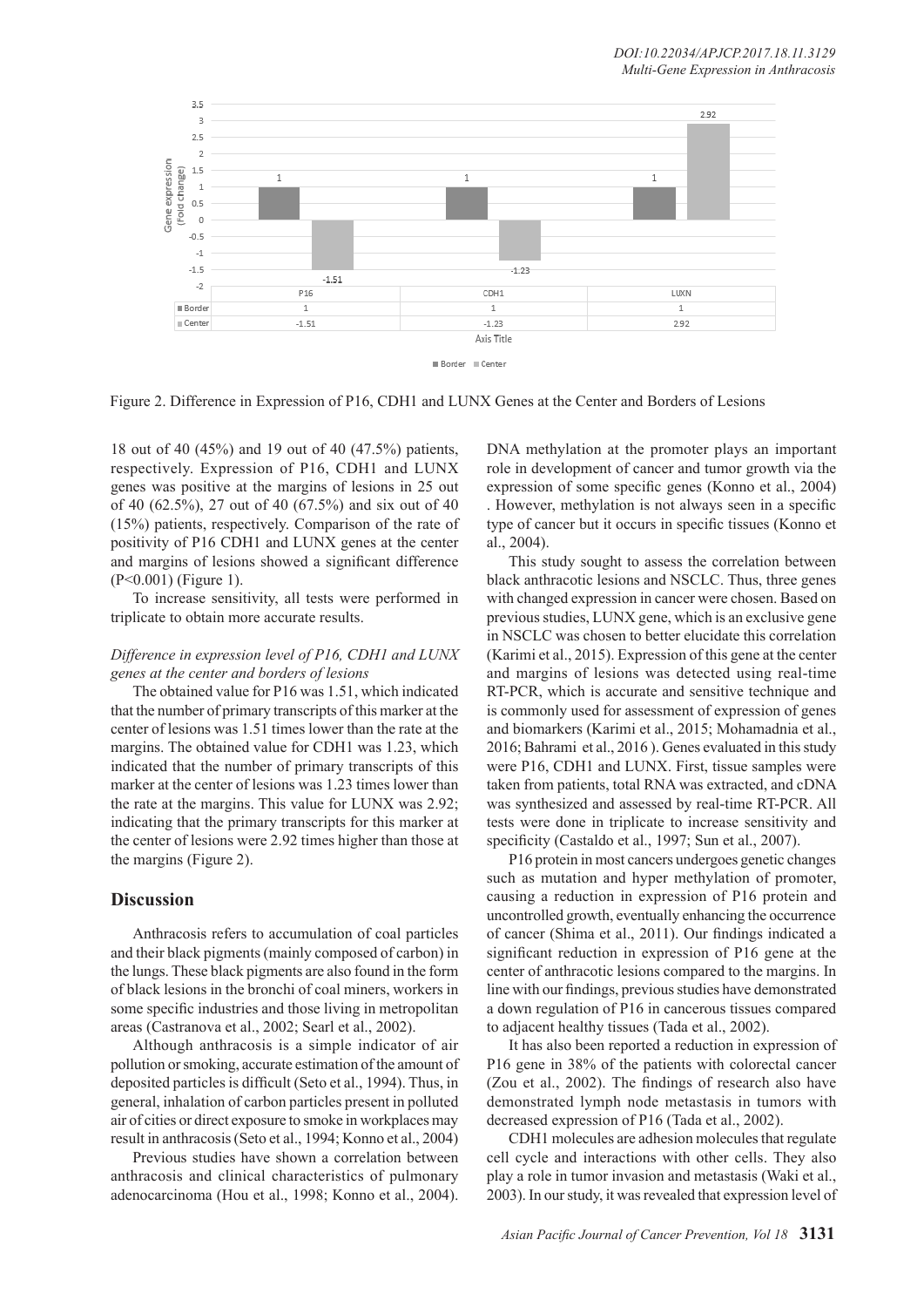#### *Hamidreza Jamaati et al*

|                | Table 1. Primers and Their Sequences for the Real-Time RT-PCR Reaction | Gene                                                                                          |                                           |         |
|----------------|------------------------------------------------------------------------|-----------------------------------------------------------------------------------------------|-------------------------------------------|---------|
|                | $\frac{1}{2}$                                                          | CDHI                                                                                          | <b>LUNX</b>                               | 18srRNA |
| Forward primer | ACCCTGGATGTCCTCTATGG                                                   | <b>TGCCATAGATGAATTGAAGGAATG</b>                                                               | CCACCGTCTCTATGTCACCA GTAACCCGTTGAACCCCATT |         |
| Primer length  |                                                                        |                                                                                               |                                           |         |
| Reverse primer |                                                                        | CAGGCATAGGTCCCGTTATTA TGTCATATATTAATTGCATAAACACCTCA GCCAAGTCCATCAAGCAGA CCATCCAATCGGTAGCTAGCG |                                           |         |
| Primer length  |                                                                        | 29                                                                                            |                                           |         |

CDH1 gene significantly decreased at the center of lesions compared to the margins. Reduction in expression of CDH1 (e-cadherin) was also observed in cell lines causing invasion and metastasis (Cano et al., 2000). Evaluation of breast cancers has demonstrated that the expression of CDH1 was significantly lower on the surface of cancer cells (Kashiwagi et al., 2010) , a finding which was closely in accordance with our findings.

In the present study, we have shown increased expression level of LUNX gene at the center of lesions compared to the margins. The previous studies have shown that LUNX gene was up regulated in NSCLC patients compared to healthy individuals (Iwao et al., 2001). It has also been emphasized that LUNX gene is a specific marker for lung cancer (Karimi et al., 2015) , confirming our results.

In conclusion, decreased expression of P16 and CDH1 and increased expression of LUNX tumor genes were noted at the center of anthracotic lesions. Significant increase in expression of LUNX gene in NSCLC indicates an association between anthracosis and NSCLC, according to which, anthracotic patients may carry a high risk for NSCLC.

#### *Ethical approval*

This study was approved by the ethics committee of Masih Daneshvari Hopsital, affiliated to Shahid Beheshti University of Medical Sciences. After obtaining ethical code to No.IR.SBMU.NRITLD.REC.1394.137, Forty anthracotic patients were selected and enrolled after signing written informed consent forms.

#### *Informed consent*

Informed consent was obtained from all individual participants included in the study.

#### *Conflict of Interest*

None of the authors had any conflicts of interest to announce in connection with this work.

# **Acknowledgements**

We appreciate National Research Institute of Tuberculosis and Lung Diseases (NRITLD), Shahid Beheshti University of Medical Sciences, Tehran, Iran for their support.

### **References**

- Bahrami N, Gholami M, Jamaati HR, et al (2016 ). Expression of two essential mRNA biomarker in the peripheral blood as possible biomarkers for diagnosis of non-small cell lung carcinoma. *Minerva Pneumol*, **55**, 31-6.
- Cano A, Pérez-Moreno MA, Rodrigo I, et al (2000). The transcription factor snail controls epithelial–mesenchymal transitions by repressing E-cadherin expression. N*at Cell Biol*, **2**, 76-83.
- Castaldo G, Tomaiuolo R, Sanduzzi A, et al (1997). Lung cancer metastatic cells detected in blood by reverse transcriptasepolymerase chain reaction and dot-blot analysis. *J Clin Oncol*, **15**, 3388-93.
- Castranova V, Porter D, Millecchia L, et al (2002). Effect of inhaled crystalline silica in a rat model: time course of pulmonary reactions. in 'oxygen/nitrogen radicals: Cell injury and disease', Eds Springer, pp 177-84.
- Chanin TD, Merrick DT, Franklin WA, et al (2004). Recent developments in biomarkers for the early detection of lung cancer: perspectives based on publications 2003 to present.